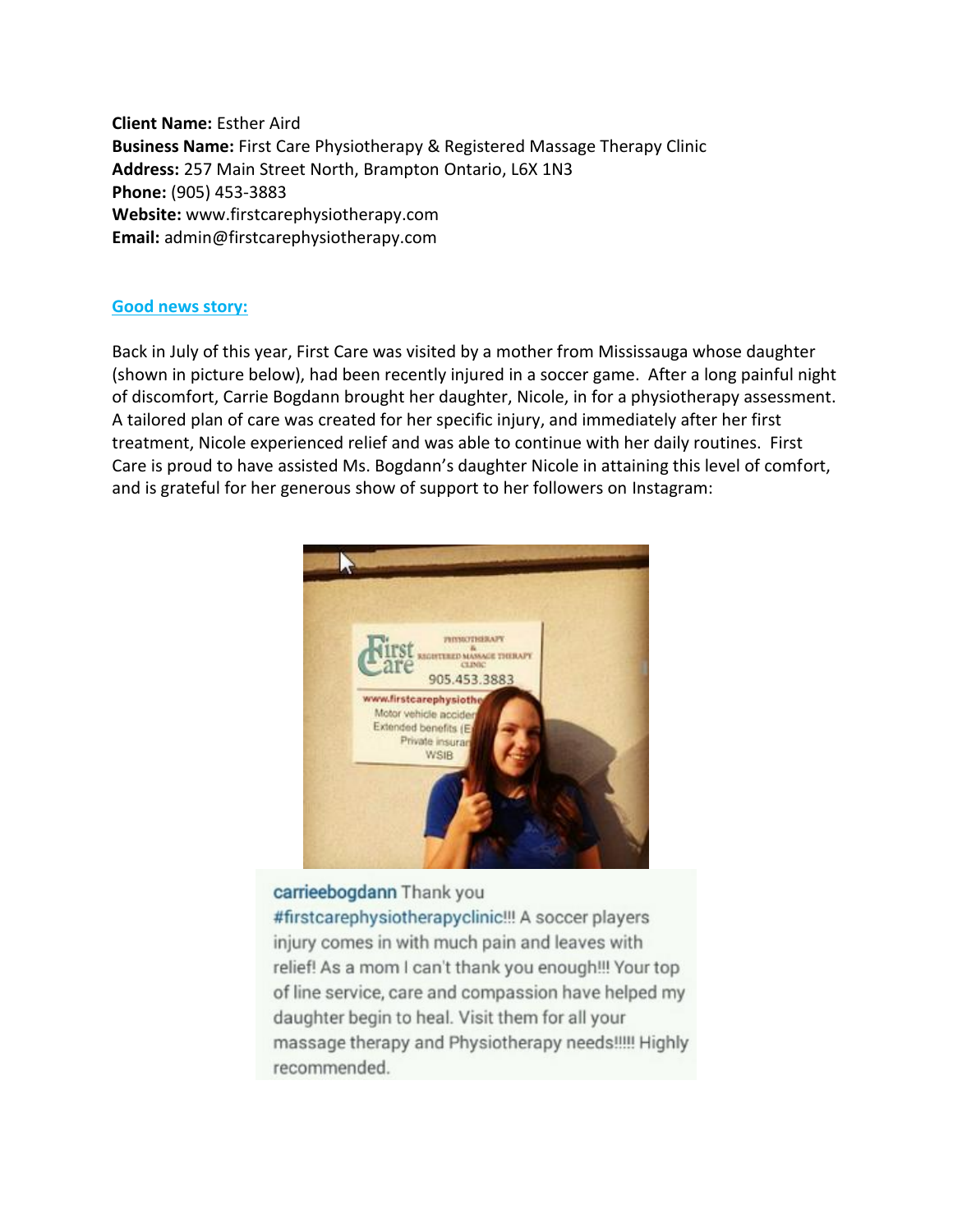#### **Business Profile:**

First Care Physiotherapy & Registered Massage Therapy Clinic is a locally-owned establishment that officially opened in March 2015. Before starting her own wellness clinic, Esther Aird worked for many years in the health and fitness sector, running a pro shop that was geared towards body builders, athletes, and everyday people pursuing a more active lifestyle. Through daily engagement with this clientele, Ms. Aird was presented with a diverse group of people seeking changes and improvements in their lifestyle. It was this experience that prompted her to go back to school, and in 2009 she graduated with a Physiotherapy Assistant diploma. Working in private and OHIP clinics, youth centres, and nursing/retirement homes throughout the GTA provided Ms. Aird with an array of experiences that inspired her to develop her own multidisciplinary clinic, with an emphasis on individual-based care and attention.

First Care is dedicated to facilitating health and wellness improvements in the community, with a special focus on Massage Therapy, Chiropractic, and Physiotherapy services-- though the services extend beyond that. At First Care, each person is a priority and is treated by a team of highly trained and registered professionals in the health service field. The clinic prides itself on its commitment and focus on the betterment of each person's ailment, developing strong relationships along the way. The involvement of the Brampton Entrepreneur Centre (BEC) played a crucial role in opening avenues, providing suggestions and recommendations, and connecting First Care with various local organizations and contacts. Jennifer Vivian, Business Advisor at the City of Brampton Economic Development, personally visited the clinic during its infancy and shared insightful ways to establish and promote the business via registration with various online platforms. Ms. Vivian also invited Ms. Aird to informative seminars and workshops, such as a breakfast meeting at the Brampton Gulf Club where presentations were held and networking with other local business owners was encouraged. Her work did not stop there. She has continued to be a steady and reliable source of knowledge and encouragement, and First Care has benefited greatly from her professional expertise.